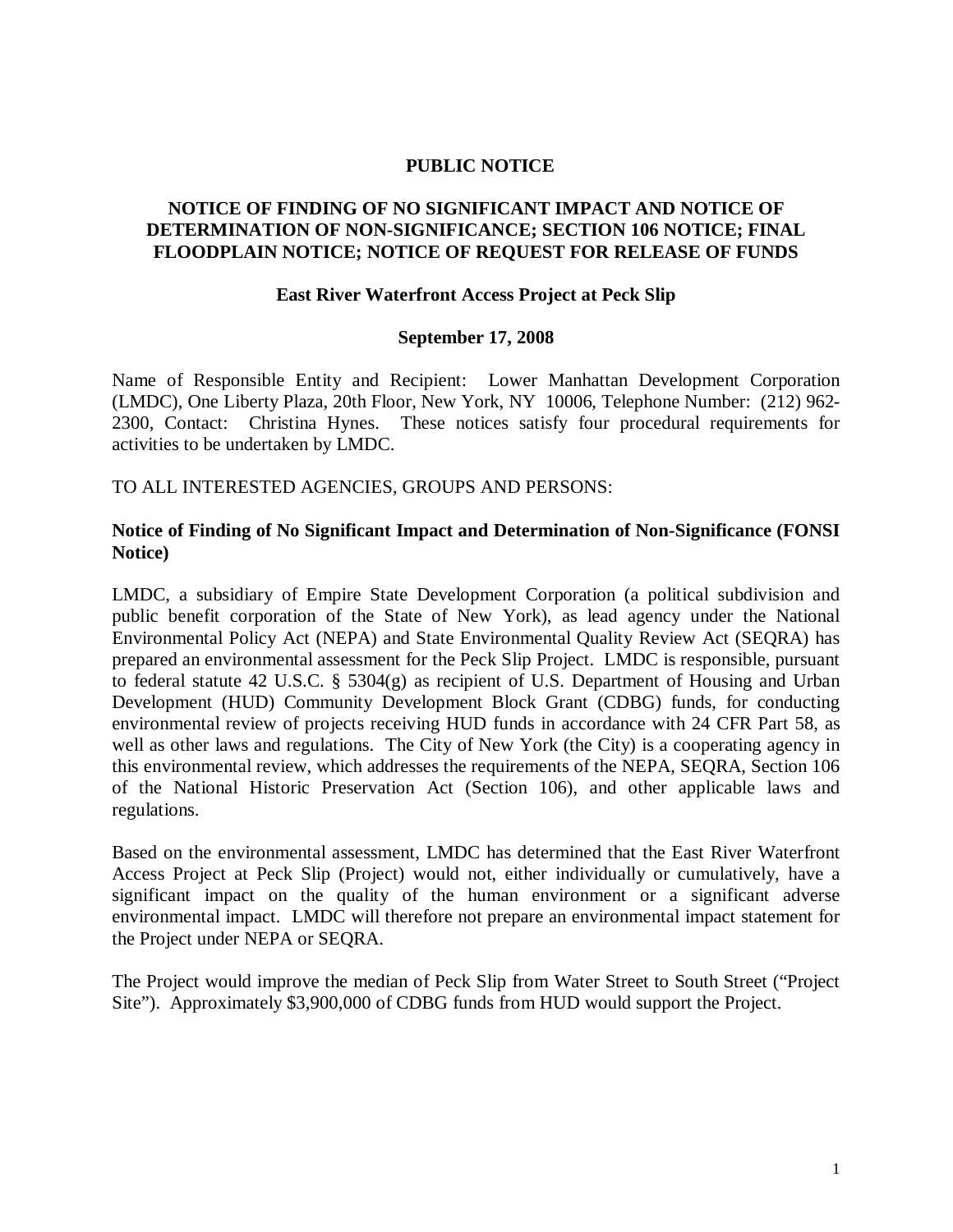# **Section 106**

Pursuant to Section 106 of the National Historic Preservation Act, LMDC has proposed a no adverse effect determination for the Project.

## **Notice for Final Public Review of a Proposal in the 100-Year Floodplain**

This notice also serves as the Notice for Final Public Review of a Proposal in the 100-Year Floodplain. This notice is provided pursuant to Section  $2(a)(4)$  of Executive Order 11988 for Floodplain Management and 24 CFR § 55.20(b) concerning financial assistance for activities that are within and/or affect a floodplain. LMDC has determined that the Project would not adversely affect the floodplain's ability to contain flood waters or exacerbate flooding conditions on the Project Site or its immediate vicinity. LMDC has also determined that there is no alternative location for the Project and intends to submit a request for funds to HUD as described above. The acreage of the Project that is located in the 100-year floodplain is approximately .34 acres.

## **Notice of Intent to Request Release of Funds**

On or about October 15, 2008, LMDC will submit a request for the Project to HUD for release of CDBG funds under Title I of the Housing and Community Development Act of 1974. If approved by HUD, CDBG funds would be used to support the development of the Project.

**Release of Funds**: LMDC certifies to HUD that David Emil, in his capacity as President of LMDC, consents to accept the jurisdiction of the Federal Courts if an action is brought to enforce responsibilities in relation to the environmental review process and that these responsibilities have been satisfied. HUD's approval of the certification satisfies its responsibilities under NEPA and related laws and authorities, and allows LMDC to use CDBG program funds.

**Objections to Release of Funds**: HUD will accept objections to its release of funds and LMDC's certification for a period of fifteen days following the anticipated submission date or its actual receipt of the request (whichever is later) only if they are on one of the following bases: (a) the certification was not executed by the Certifying Officer of the Responsible Entity; (b) LMDC has omitted a step or failed to make a decision or finding required by HUD regulations at 24 CFR Part 58; (c) the grant recipient has committed funds or incurred costs not authorized by 24 CFR Part 58 before approval of a release of funds by HUD; or (d) another Federal agency acting pursuant to 40 CFR Part 1504 has submitted a written finding that the project is unsatisfactory from the standpoint of environmental quality. Objections must be prepared and submitted in accordance with the required procedures (24 CFR Part 58) and shall be addressed to HUD at Jacob K. Javits Federal Building, 26 Federal Plaza - Room 3541, New York, NY 10278- 0068. Potential objectors should contact HUD to verify the actual last day of the objection period.